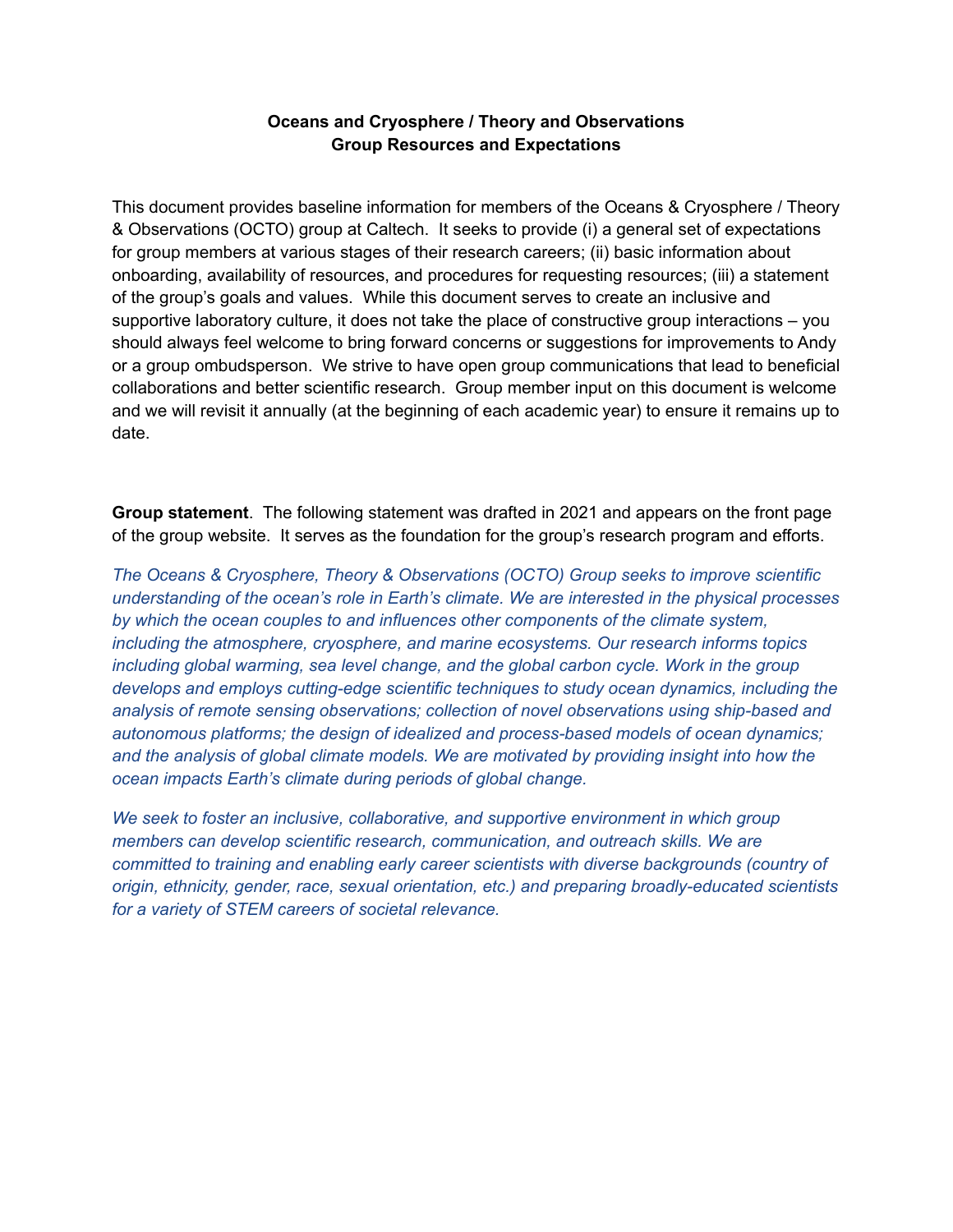### **Group Values**

The OCTO group seeks to provide a friendly, supportive and collaborative environment. We believe that sharing your research with group members is a critical component of deepening understanding of your research and improving scientific communication skills. The group supports and enforces, in certain cases, the following practices:

• Being kind and respectful of each other and each other's work;

• Promoting effective and open communication between all group members;

• Fostering an environment where group members feel comfortable seeking advice and assistance from others within the group;

• Providing a safe and healthy working environment;

• Actively intervening and addressing cases of harassment, bias, discrimination and/or microagressions;

• Continuing to update and discuss work expectations and goals;

• Offering opportunities to meet informally as a group and to socialize;

• Recognizing and celebrating group and individual achievements including, but not limited to, research papers, new positions, outreach efforts, personal awards, service;

• Promoting group members among our scientific networks, e.g. publicizing papers, including group members at conference activities/discussions, making informal introductions;

• Acknowledging and supporting group members during challenging periods including, but not limited to, paper reviews, proposal writing, job searches, personal hardships.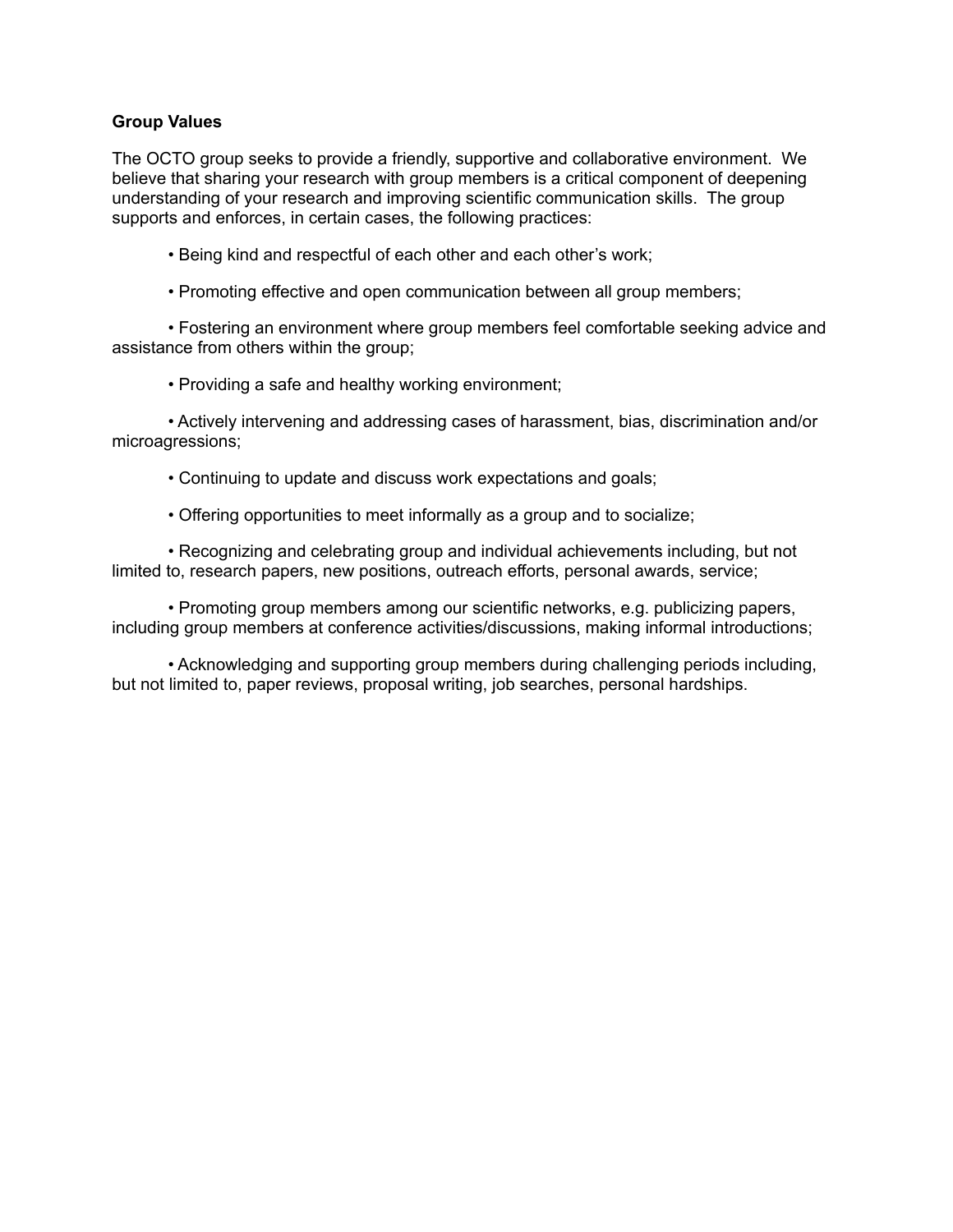### **Group Expectations**

We acknowledge that research does not progress at a steady pace. All group members will experience periods of high productivity and slower progress. The following are baseline expectations, but you are strongly encouraged to have frequent conversations with Andy (as well as other group members) with regard to expectations and your work. While we might not always have the same opinions, it is important to be aware of each other's goals, expectations, and perceived progress.

### **Graduate students**

Graduate students are expected to:

• **Stay in good standing.** Each individual is responsible for knowing and following the graduate degree requirements in ESE/GPS; if you have any questions, please ask! This includes coursework and proposition deadlines during the first year, TAC meetings once a year starting in the spring of second year, and candidacy. The date of the candidacy meeting should occur either in 3rd year spring or 4th year fall – a discussion of the appropriate timing of the candidacy exam should occur in winter of the 3rd year. You should reference the Academic Committee's graduate student timeline for additional information about degree requirements.

• **Attend and participate actively in group meetings.** Group meetings are one of the most important venues for sharing your work and receiving feedback. The format of group meetings may vary, but in general, you should expect to give two 30-minute group presentations each year. You should also ask questions and offer constructive feedback to others in the group.

• **Share your research progress.** The best way to deepen understanding of your research is to share it with others. In addition to group meetings, you are encouraged to meet informally with other group members to talk about your work and potentially to establish collaborations.

• **Be dedicated to your research.** It is easy to fill your schedule with seminars, classes, and other meetings. Being productive at research requires dedicated periods of focused reading, coding, data analysis, etc. Each person will approach this differently, but during grad school, research should be your first priority. Note that during your first year, the emphasis is on coursework, rather than research, during the main academic terms. However, one should still reserve time to make progress on research propositions.

**• Engage with other group members.** Provide assistance to others when possible and be generally curious about other projects and research directions in the group.

• **Meet regularly with Andy to discuss research and your progress.** I like to meet with group members individually once every one to two weeks. This is an opportunity to dig into details of your current project, but also to discuss the trajectory of your research and work/life balance. As we return from the pandemic, I plan to re-establish an open door policy where you are also encouraged to stop by with questions.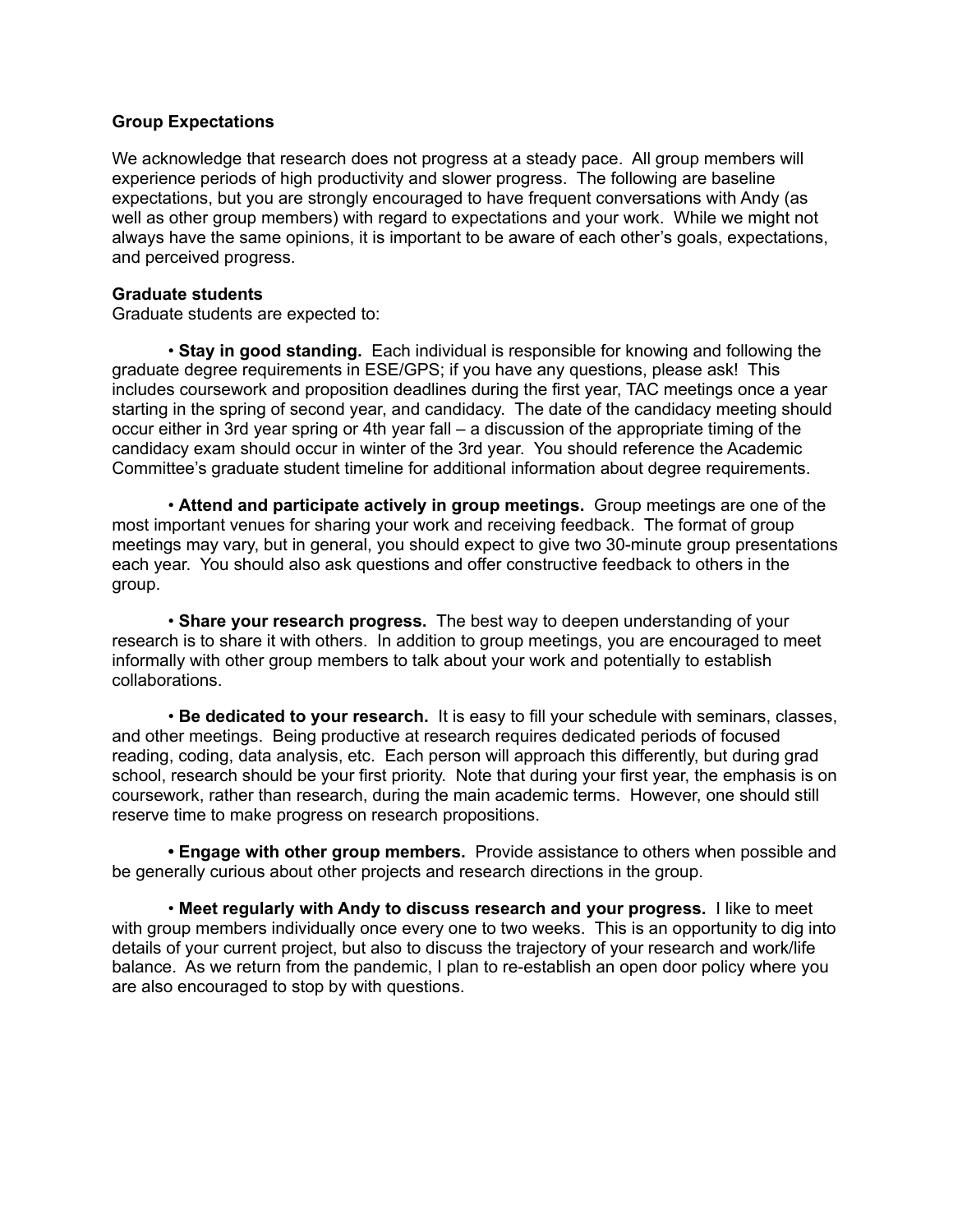• **Work hard at being a good TA.** Graduate students are expected to TA one course per year, except in your first and final years. As a teacher, you deepen your understanding of the course material and play a critical role in the education of your peers. You are expected to devote a significant amount of time to TA'ing and it is understood that this will require a reduction in the time that is spent on research. Caltech's Center for [Teaching](https://ctlo.caltech.edu/) Learning and [Outreach](https://ctlo.caltech.edu/) (CTLO) is an excellent resource for improving your teaching skills.

• **Attend the weekly ESE seminars.** Although our seminar series is quite broad, attending the ESE seminar on a regular basis is essential for learning (both from good and bad examples!) how to present research results.

• **Contribute to the ESE community.** While the main focus of your time at Caltech is your own research, you are part of a larger research community, and you should be committed to sustaining and improving ESE. Activities may include representing the students at faculty meetings, helping to organize ESE seminars, contributing to open house activities, etc.

### **Postdoctoral researchers and research staff**

Postdocs and other senior researchers in the group are expected to:

• **Ensure that you have the time and resources needed to be productive.** Postdocs should be at or nearing the stage where they can work largely independently (although it is generally more fun and rewarding to work collaboratively). This means that you are expected, in discussion with Andy, to determine the timeline for individual projects and to ensure that you strike the right balance between research and other activities, such as mentoring more junior group members.

• **Engage with other group members.** Having successfully completed graduate school, you will be an important role model for other group members. Whether you are actively collaborating with other group members may depend on your project, but it is beneficial to be curious about other work in the group. You are encouraged to interact with group members outside of group meetings and share your experiences and/or aspects of navigating graduate school that you found useful.

• **Share your research progress.** Presenting your work at group meetings is an important part of developing your science communication skills and also teaching more junior group members how to organize and convey scientific results. At this stage, it is also expected that you will be considering which conferences are most appropriate for your research and future job interests.

• **Prepare for the future.** It is expected that you may devote a significant amount of time during your postdoctoral position looking and applying for future positions. This is normal. This process can also be time consuming, exhausting and, at times, stressful. Please communicate with Andy about striking the right balance between research and job searches.

#### **Undergraduate students**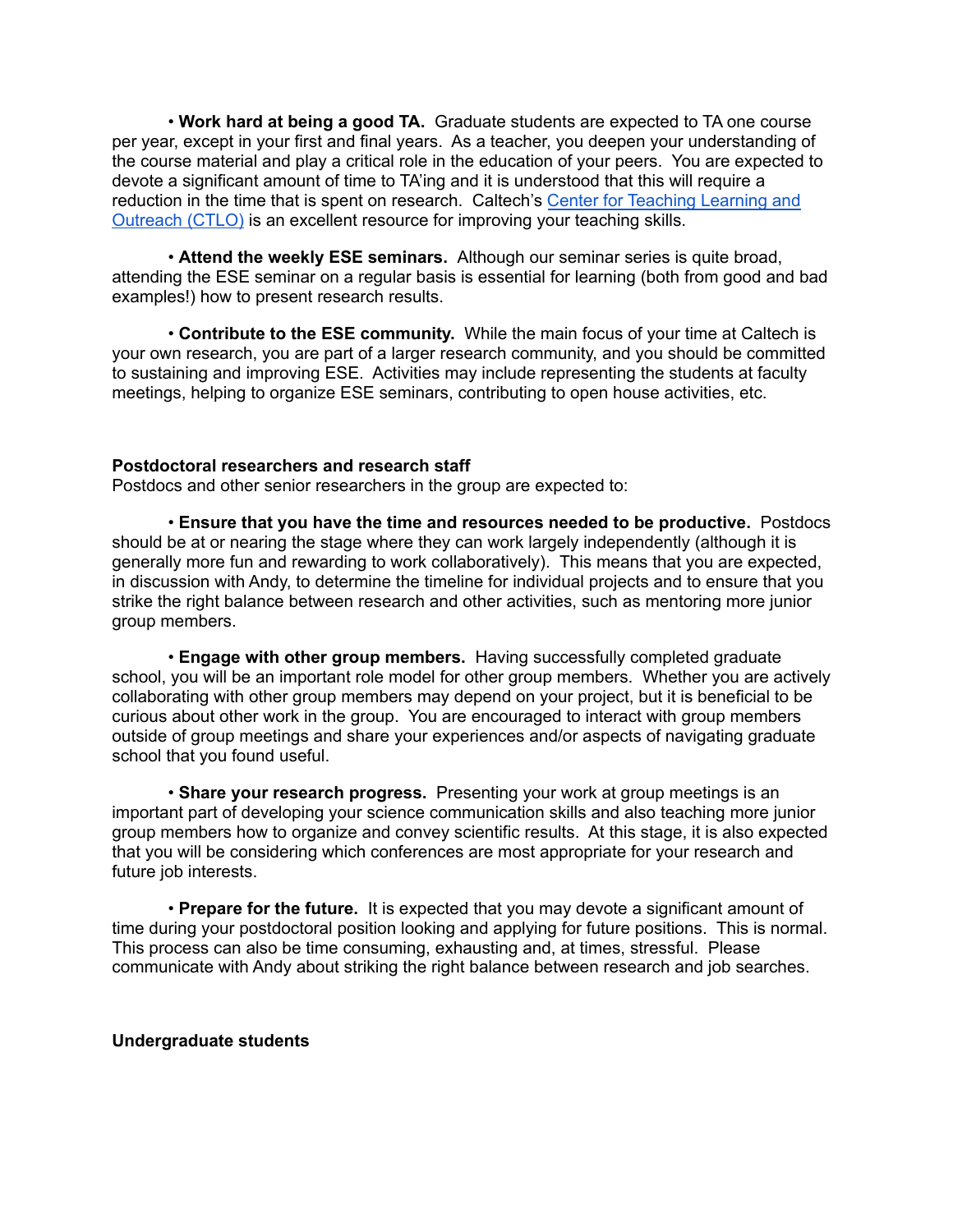#### *Summer students*

SURF and WAVE fellows are expected to be sponges! While you are expected to be diligent about your work and interact with other group members in a professional manner, there are few expectations in terms of your research output. Your goal is to be curious, learn from others in the group, try new (and sometimes difficult) tasks, and take as much in as possible as you explore what it is like to work in research and oceanography. You should also seek out mentors within the group besides Andy, since current graduate students and postdocs can provide different perspectives on their research experiences.

#### *Caltech undergraduate researchers*

We encourage Caltech undergraduates to explore opportunities to carry out research projects and/or senior theses in the group. While undergraduates may have schedules that preclude them from participating in all group activities, they are full group members and their contributions are valued.

### **Group leader**

The group PI has a number of responsibilities that may be separate from direct interactions with the group, which include teaching, proposal writing, service to both Division and external groups, external seminars, etc. The following are the expectations you can have of Andy:

- **• Maintain healthy and supportive communications within the group.**
- **• Provide the resources needed to successfully complete your job.**
- **• Provide frequent advice on research projects and career development.**

**• Establish clear and reasonable goals and expectations for research progress on an annual basis; this may involve the design of an individual development plan (IDP).**

- **• Make group members aware of external professional development opportunities.**
- **• Provide development opportunities within the group.**
- **• Provide dedicated time to group discussion of non-research related topics.**
- **• Acknowledge contributions and achievements from group members.**
- **• Provide letters of recommendation for work-related opportunities.**
- **• Be open to suggestions for improvements in group interactions and practices.**

Andy is always open to discussing research-related topics, but he is also willing to discuss other topics related to career paths, academia, job applications, etc. He will also attempt to provide support for personal challenges, including making group members aware of additional resources on campus. See further details in the Group Resources section below, including information about Andy's reporting responsibilities as a faculty member.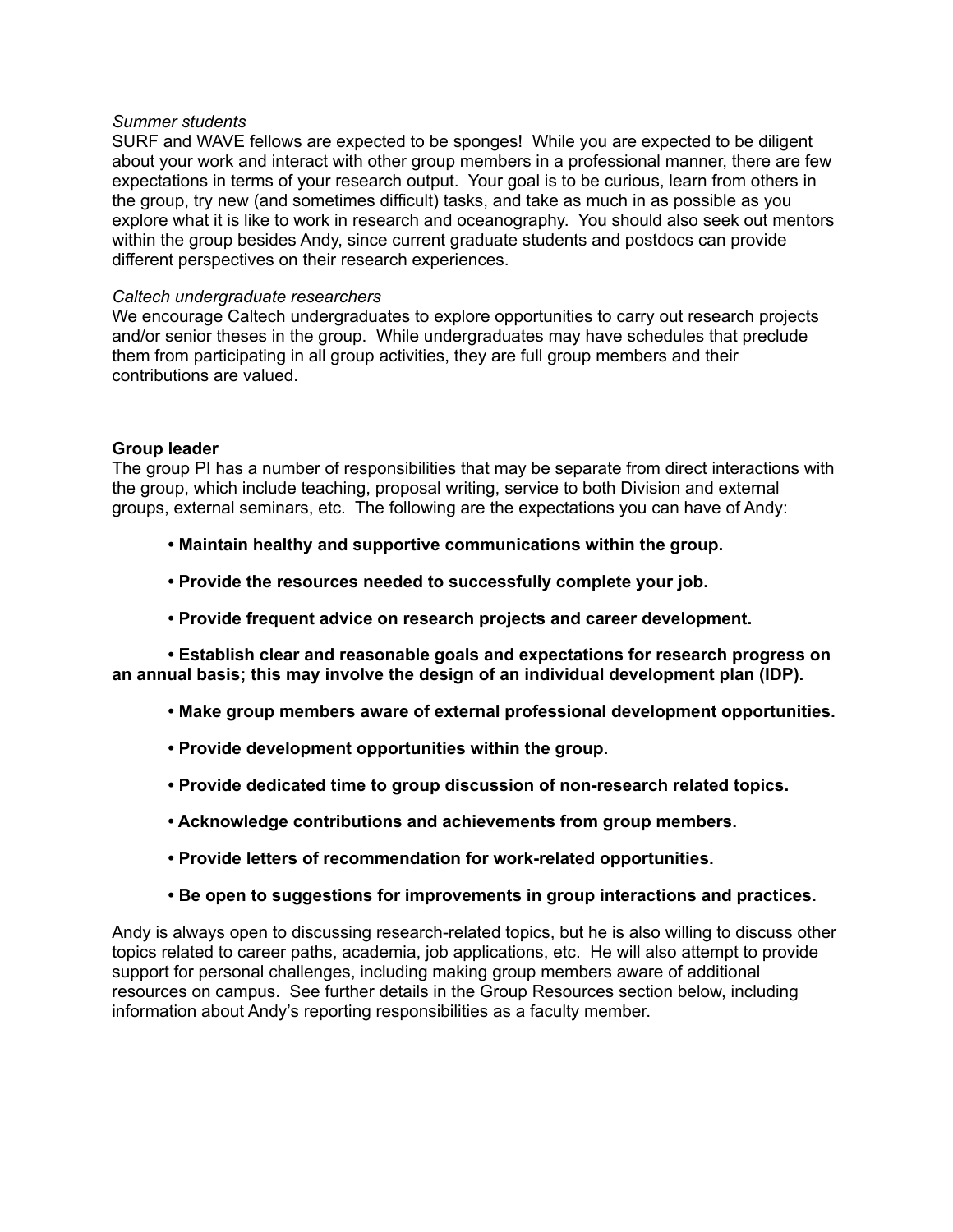# **Dealing with challenges**

It is foreseeable that over the course of your time at Caltech (as a student, postdoc, staff member) you may encounter difficulties either related to your work or due to personal challenges. You should feel free to seek help inside our group, formally or informally, as you feel comfortable. All group members have completed the required bystander training, and as a group, we seek to be active bystanders by acting upon what we have learned. Caltech also has resourceful information and trained professionals that are also available to provide support. Please see more information here: <https://wellness.caltech.edu/counseling>

### **Distribution of workload**

Our group recognizes that there is work, carried out on a voluntary basis and not directly related to research, that benefits the entire group. While we strive to acknowledge these activities, they can go unrecognized, which can lead to an unequal distribution of effort among group members. We actively seek to have an equal distribution of this "invisible workload," but this can be aided by everyone volunteering on a regular basis, consistent with your interests and comfort level. Some tasks are listed below – this list is not meant to be comprehensive, but provides some examples of opportunities of how to contribute.

- The group often hosts WAVE and/or SURF students during summer. Research staff, postdocs and senior graduate students interested in co-mentoring should contact Andy, including ideas for projects.
- Assisting in the organization of local scientific meetings (e.g. CalGFD) or contributing to organizing visits by visitors and seminar speakers.
- Contributing to ESE and GPS-wide activities, such as assisting with the seminar series, serving as a ESE option liaison, organizing the first-year Buddy program, organizing the Life Beyond Science discussions, etc.
- Leading discussions about diversity, equity, inclusion and accessibility within the Caltech/GPS/ESE community.
- The group values participation in outreach activities outside campus. You are encouraged to get involved in any existing activity, or start a brand new one!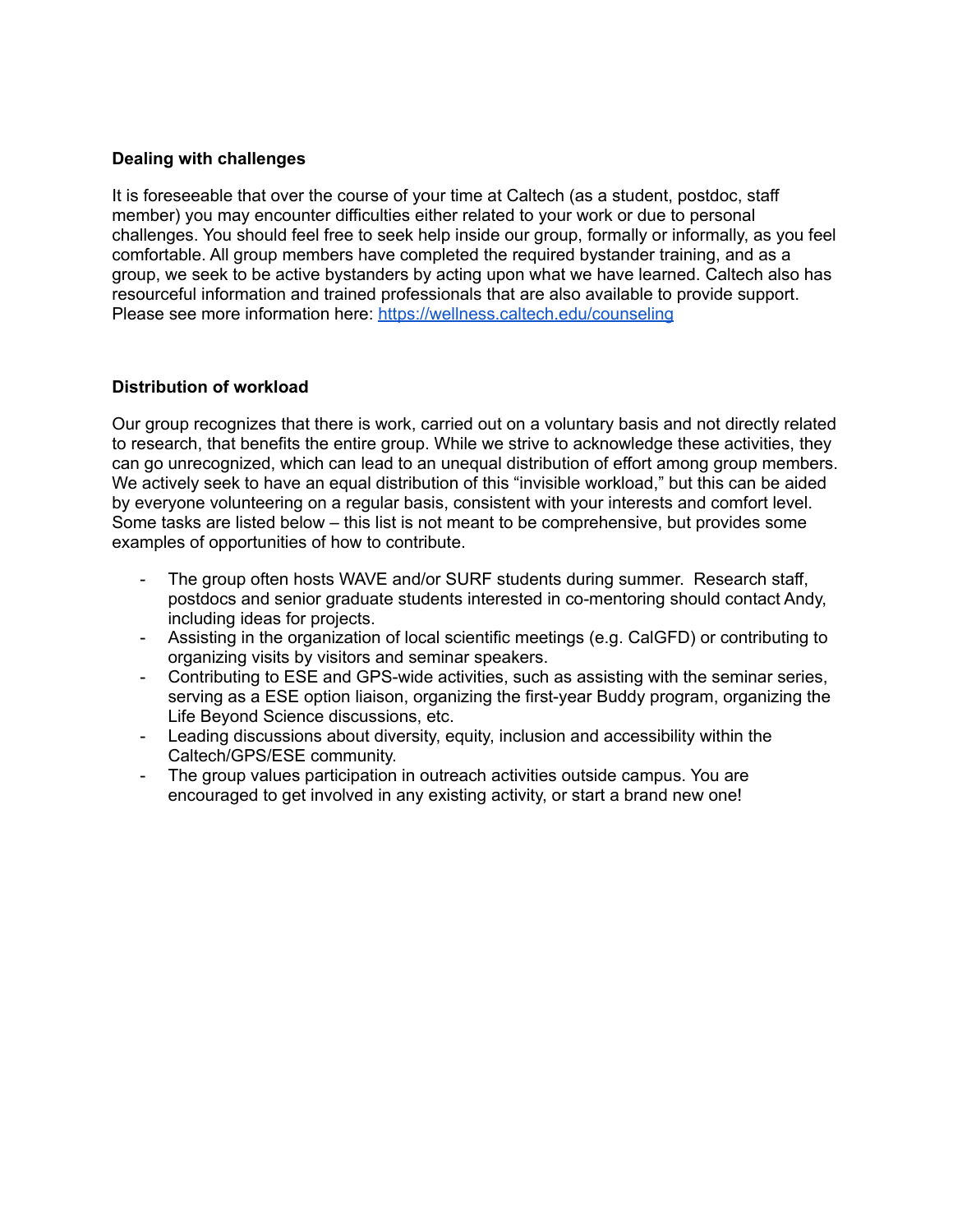# **Group Communication**

The OCTO group uses both Slack and email for communication. Slack is ideal for small-group interactions, especially when the message volume is high. The participant list on Slack is larger than our core group, so email is typically used for focused information about group meetings or other messages that specifically pertain to the core group members.

The contact information for our current group members is here:

| <b>Group member (position)</b>                            | <b>Email</b>         | <b>Office</b> | <b>Phone number</b><br>(optional) |
|-----------------------------------------------------------|----------------------|---------------|-----------------------------------|
| Luna Bai (she/her),<br><b>Graduate Student</b>            | ybbai@caltech.edu    |               |                                   |
| Dave Bonan (he/him),<br><b>Graduate Student</b>           | dbonan@caltech.edu   | Linde 226     | 303-565-7872                      |
| Scott Conn (he/him),<br><b>Graduate Student</b>           | sconn@caltech.edu    |               |                                   |
| Lily Dove (she/her),<br><b>Graduate Student</b>           | dove@caltech.edu     | Linde 121     | 717-673-3607                      |
| Mar Flexas (she/her),<br><b>Senior Research Scientist</b> | marf@caltech.edu     | Linde 205     | 626-390-8367                      |
| Mukund Gupta (he/him),<br><b>Postdoctoral Researcher</b>  | guptam@caltech.edu   | Linde 226     |                                   |
| Patrice Klein (he/him),<br><b>Visiting Associate</b>      | pklein@caltech.edu   |               |                                   |
| Ruth Moorman (she/her),<br><b>Graduate Student</b>        | rmoorman@caltech.edu | Linde 226     | 626-298-9190                      |
| Shantong Sun (he/him),<br><b>Postdoctoral Researcher</b>  | shantong@caltech.edu | Linde 205     |                                   |
| Andy Thompson (he/him),<br><b>Faculty Member</b>          | andrewt@caltech.edu  | Linde 224     | 626-633-2343                      |
| Earle Wilson (he/him),<br><b>Postdoctoral Researcher</b>  | earlew@caltech.edu   | Linde 205     |                                   |
|                                                           |                      |               |                                   |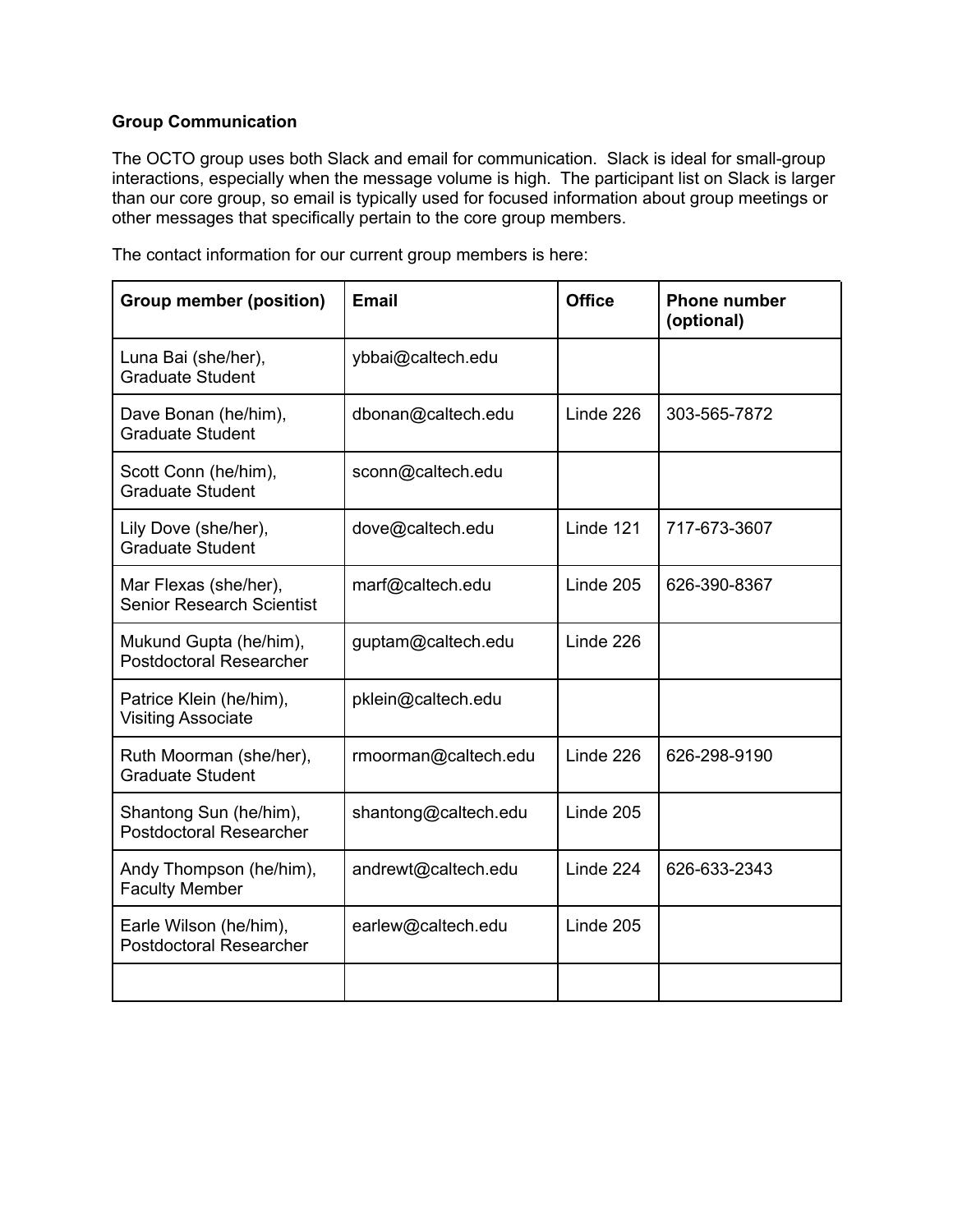### **Group Meetings**

Group meetings are held roughly weekly; the day of the week and time will change from term to term to accommodate teaching and class schedules. For summer term 2022, group meetings will be held from 1.00pm to 2.00pm on Wednesdays; we will plan to go to lunch as a group at noon. Every group member is expected to attend group meetings, but occasionally there are conflicts. *As a courtesy you should let the presenter and Andy know that when you are unable to attend*.

Everyone in the group is expected to present, including senior members of the group. Typically the presentation will focus on some aspect of your research, but this need not always be the case. Other examples include leading a paper discussion (although you will be expected to summarize the paper and moderate the discussion), debrief of field work, science-related activity (e.g. outreach, communication, DEI activities).

Group meetings are scheduled for one hour. This does not imply that you need to present for the full hour! However, it is not uncommon for them to run longer and/or for a subset of the group to continue to discuss the presentation in greater detail. However, regardless of length, presenters should leave sufficient time for group members to ask questions and to have a discussion towards the end of the meeting.

Presentations do not need to be polished! This is an excellent opportunity to present results that are new, even if they are not completely understood. This venue is also a good opportunity to refine more mature work, and it is appropriate to use group meetings to practice conference or job talks.

Currently we are working on the following rotation:

# **Shantong, Scott, Mar, Mukund, Ruth, Dave, Andy, Patrice, Earle, Luna, Lily, Bia**

The first speaker is responsible for communicating to the next speaker whether he/she intends to use the entire group meeting; it is fine to have two presenters in one group meeting. At least once per term (typically the first week of the term) we will reserve a group meeting to discuss non-research related topics (e.g. group/ESE dynamics and policies, campus events, DEI topics, etc.). Please let Andy know if you have suggestions for discussion topics.

Generally, we try to schedule group meetings either just before or just after lunch so that we can have a weekly group lunch. You are encouraged to join these group lunches, but it is not required. You should also feel free to invite the group if you are heading for a meal at any time during the week!

Our group will occasionally hold group retreats, which will provide more extended periods to reflect on the group's research directions, identify opportunities for collaboration, and improve group interactions/bonding. Finally, we often have informal visitors to Caltech; we may have special group meetings so these visitors can present their work; these often by early career researchers and have a more physical oceanography focus. It is encouraged to take time to meet these visitors and share your work, which is good practice for developing your science communication skills.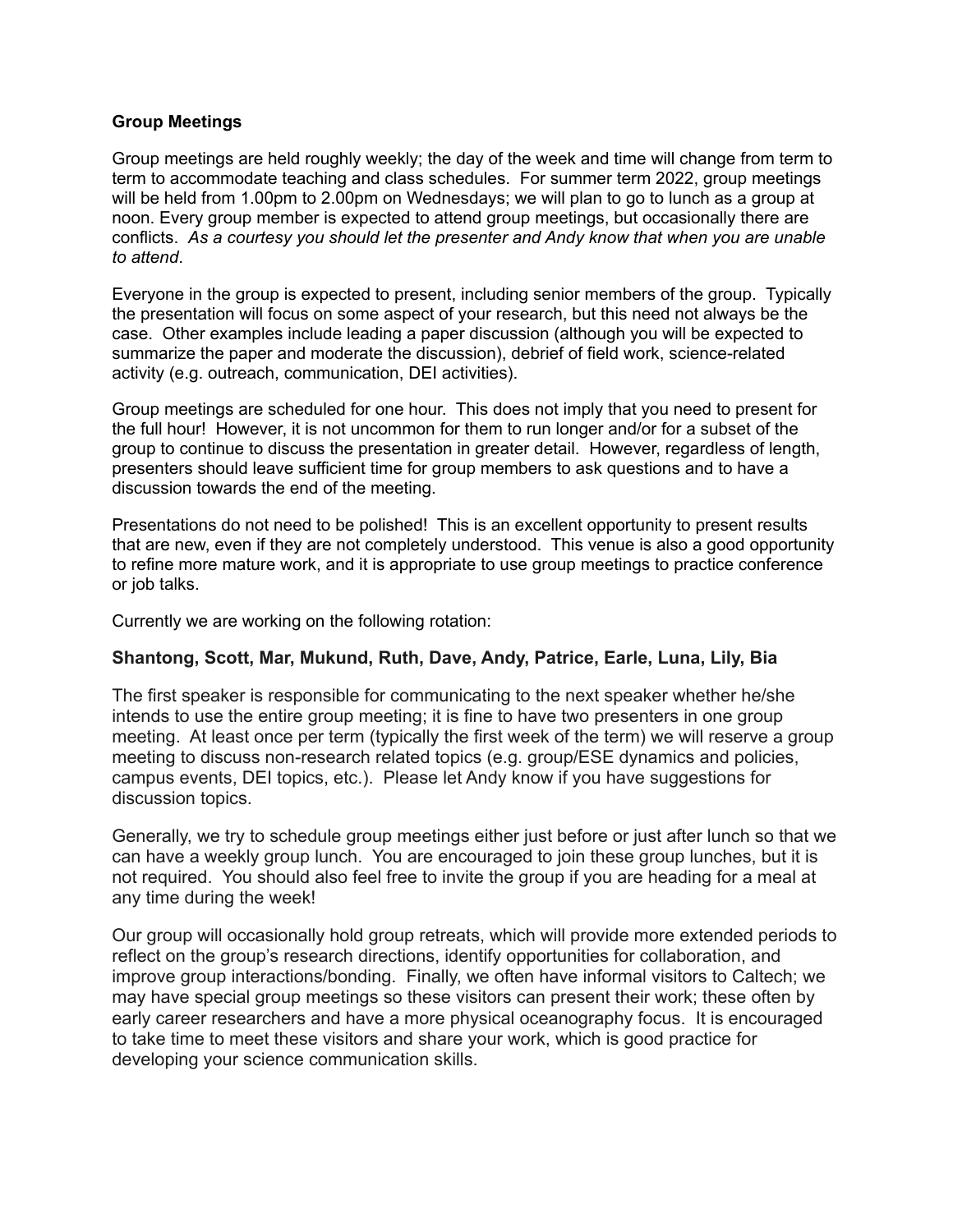### **Group Resources**

**Personal computing.** All group members will have access to a personal computer or laptop and a nice screen that will either be purchased or provided from group resources. You should discuss your computing requirements with Andy first; this may include smaller devices such as tablets that can be useful for your research. If you arrive at Caltech with a usable laptop or computer, you may continue to use this with the understanding that a replacement will be provided when required. Summer students should discuss their computing needs with Andy.

**HPC computing.** All group members are welcome to have an HPC account – Andy will need to request this account. If you plan to use HPC, please familiarize yourself with the performance information of the HPC cluster as well as the rate structure, which is based on a tiered structure. Please discuss with Andy any computing needs you will need in order to ensure there is an account associated with the jobs. Thorough descriptions of the services that the HPC cluster can provide, how to receive help, and documentation on accounts, getting started, storage, transferring files, common problems, etc., can all be found here: <https://www.hpc.caltech.edu/>

**Group server.** We have a group server, Eady, which can be used for storing large data sets or model output. Please ask Andy if you would like an account on Eady. The Eady server can also be used for some computing, but it is not meant to be an HPC resource. At present, most of Eady is not backed up (although this may change). Our main point of contact if there are any questions or issues about accessing is Scott Dungan [scott@gps.caltech.edu.](mailto:scott@gps.caltech.edu)

**Software development and coding practices.** Most group members write code in Python and make use of Jupyter Notebooks to carry out their work. In order to take best advantage of resources and expertise in the group, this is the suggested computing language that you should use. However, some group members work with Matlab and Julia. You should write code under the assumption that it will be shared with other group members. Therefore, you should use clear structure and variable names and document your code thoroughly with comments and ReadMe files.

**Conference attendance and reimbursement.** Each group member can expect to receive support to travel to one conference per year. In general, one conference per year is about the right pace for graduate students to be able to generate new results for each meeting. However, in discussion with Andy, there may be opportunities to attend more than one external program in a year, in particular for a focused workshop, project meeting, summer school, training course, collaborative visit, etc.

*All first year graduate students may attend one scientific meeting or workshop with \$500 funding from the GPS Division.* Once you have identified a meeting that you would like to attend and have discussed this with Andy, you should contact Jen Shechet.

Reimbursement for conference attendance typically includes all travel (flights, Ubers, parking), accommodation (hotel, AirBnB), and meals. I ask that reimbursement of meals roughly reflect your expenses, *e.g.* do not request the per diem if it is well over what you spent; however I also realize that meals can be expensive, especially if you are out with large groups. For any expense that can be charged prior to a meeting (e.g. conference registration, flights, etc.), please see Bronagh and she will use the ESE credit card. Save receipts for expenses you incur while traveling and submit these to Bronagh with a summary of each expense when you return.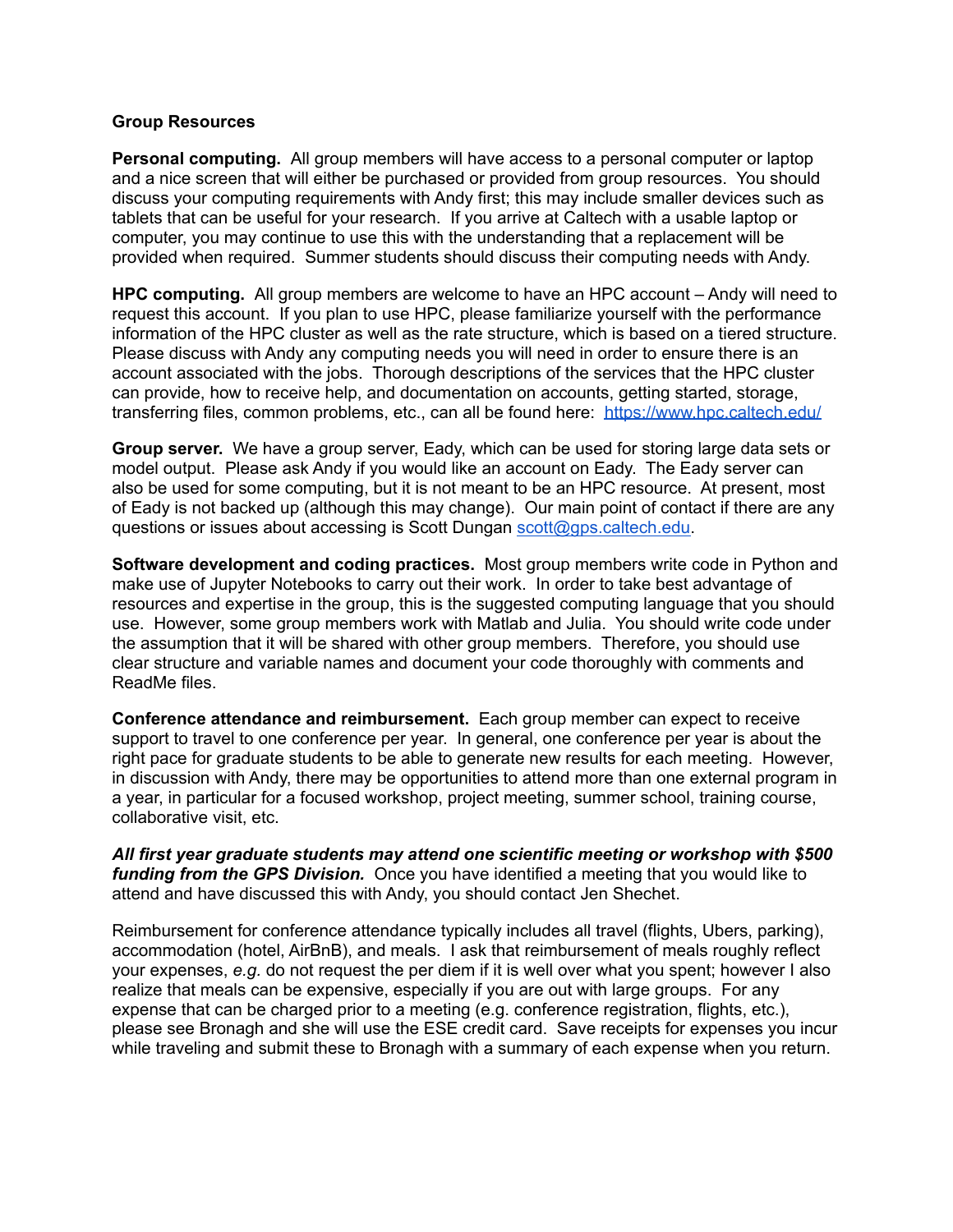**Administrative staff.** Bronagh Glaser [\(bglaser@caltech.edu\)](mailto:bglaser@caltech.edu) is our group's grant administrator. She will be able to assist with any purchasing or conference requirements. Nora Oshima ([nora@caltech.edu\)](mailto:nora@caltech.edu) is the Linde Center building manager and advises on office space, furniture requests, room reservations, etc. Julie Lee [\(julielee@caltech.edu\)](mailto:julielee@caltech.edu) is the ESE and GPS Graduate Option Manager and deals with all academic issues for the graduate students. Julie will be the contact person for submitting material for quals, TAC meetings, and candidacy. **Please respond promptly if Julie contacts you by email**. Jen Shechet ([shechet@caltech.edu\)](mailto:shechet@caltech.edu) is the Division Academic Affairs Manager for GPS, but she handles all hiring, onboarding, and visa issues for postdoctoral researchers. Bronagh, Nora, Julie and Jen are all members of the group and should be treated following the same Group Values described above. In general, all of the administrative staff in ESE/GPS take on work that exceeds their job expectations because they care about supporting students and postdocs in the Division and value your success. Please take the time to introduce yourself to the administrative staff, to share your research and other interests with them, and to thank them for their hard work.

**Outreach.** This group explicitly acknowledges that outreach may be an important component of your graduate school training. You are welcome to register for up to 3 credits per term as part of the Ge/ESE 298 course for outreach activities (defined broadly) in which you participate. Enrolling for course credits requires you to complete a short proposal at the start of the term, which Andy will need to sign, as well as a short report summarizing the work to be completed at the end of the term.

If you are interested in engaging in outreach, you are encouraged to explore the opportunities that already exist on campus. Resources include:

- The Center for Teaching Learning and Outreach ([CTLO](https://ctlo.caltech.edu/outreach))
- The GPS Go [Outdoors](https://go-outdoors.caltech.edu/) program
- [GO-BGC/SOCCOM](https://www.go-bgc.org/outreach) Adopt-a-Float
- **Letters to a [Pre-Scientist](https://prescientist.org/)**
- Skype a [Scientist](https://www.skypeascientist.com/)
- Caltech Y: Rise [Tutoring](https://www.caltechy.org/rise-tutor)

**Diversity and Equity.** Our group values a commitment to diversity and equity as described in the Group Values page above. There are also a number of resources on campus to support students that associate with various affinity groups. Some of these resources include:

Equity and Title IX Office: <https://titleix.caltech.edu> Caltech Center for Inclusion and Diversity (CCID): <https://diversity.caltech.edu> GPS DEI Committee: <https://www.gps.caltech.edu/resources/dei-gps>

**Teaching and Mentoring.** Our group acknowledges that teaching is an important component of your graduate training. Some of this training and experience is gained through TA'ing (see Graduate Student Expectations), but you are welcome to explore other teaching opportunities, such as giving guest lectures or enrolling in the CTLO's teaching training and short courses ([here\)](https://ctlo.caltech.edu/universityteaching/programs/) or the Certificate Program for Effective Teaching. Please be sure to discuss these activities with Andy so he is aware of your time commitments. Here are a list of potential resources:

Certificate of Practice in Effective Teaching (grad students and postdocs): <https://ctlo.caltech.edu/universityteaching/programs/cpet> Student-Faculty programming mentoring resources: <https://sfp.caltech.edu/mentoring-resources>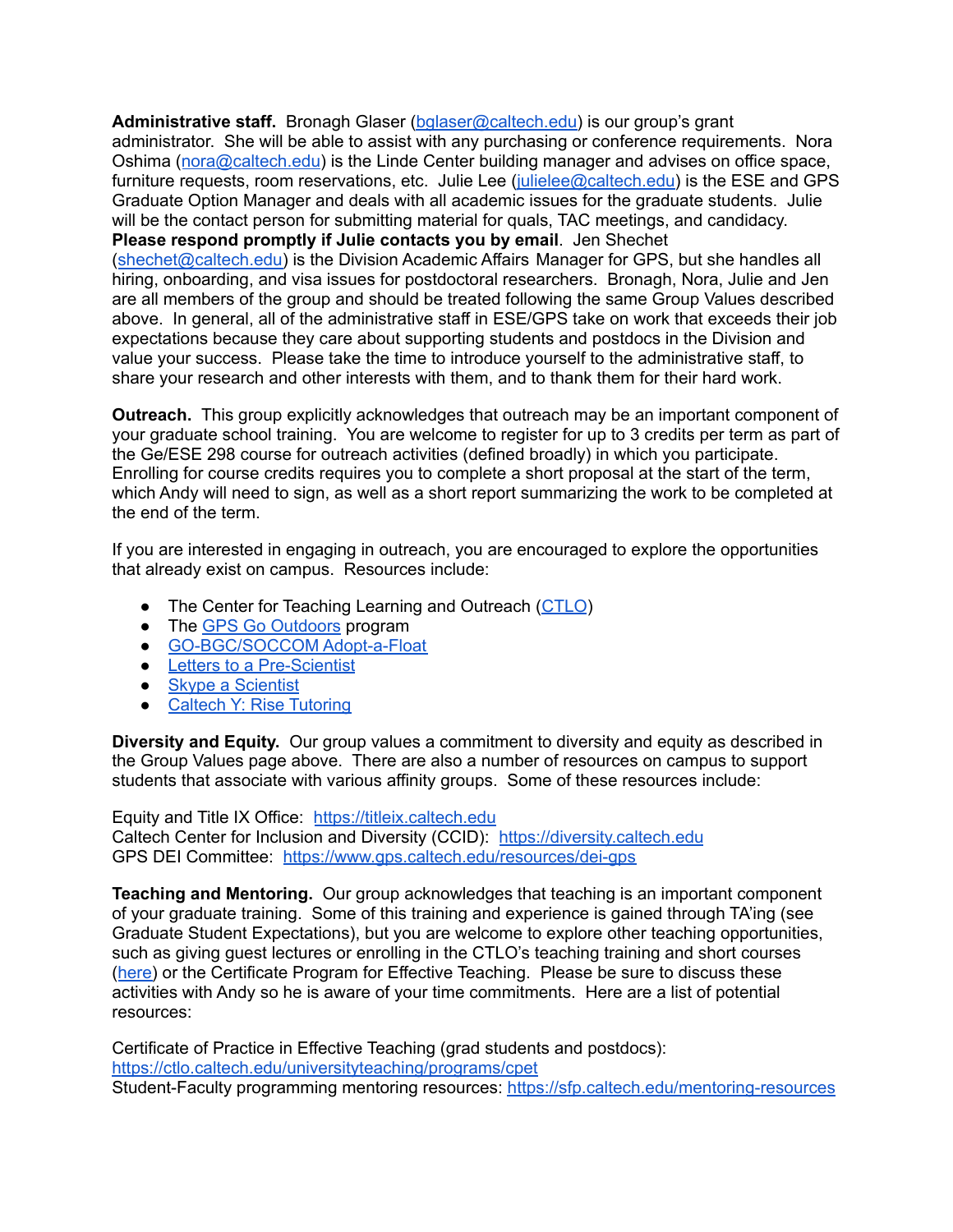**Reporting discrimination, harassment, and un-inclusive behavior.** We collectively agree to follow and support the group values discussed above. This requires all of us to be mindful of instances where these values are not being followed. You are encouraged to be an active bystander and speak up in a constructive manner so behavior can change. If you witness discriminatory and/or persistently harmful behavior, you should report to Andy or other campus resources.

As a faculty member, Andy is required to notify the Institute's Equity and Title IX Office is made aware of discrimination, sexual harassment, or sex- or gender-based misconduct involving our group or other members on campus. If a group member shares such an experience, Andy can help connect them to support resources but he will not be able to keep that information confidential as part of fulfilling his responsibility. For more information, you can email [equity@caltech.edu,](mailto:equity@caltech.edu) go to [equity.caltech.edu](http://equity.caltech.edu/) (Link[s](https://hr.caltech.edu/documents/2925/caltech_institute_policy-sex_and_gender_based_misconduct.pdf) to an external site.), or review the Institute's Sex- and [Gender-Based](https://hr.caltech.edu/documents/2925/caltech_institute_policy-sex_and_gender_based_misconduct.pdf) Misconduct Policy (Links to an external site.).

If you experience such prohibited conduct and would like confidential support, please contact Student Wellness Services [626-395-8331; <https://wellness.caltech.edu/counseling> (Links to an [external](https://wellness.caltech.edu/counseling) site.)]; Yazmin Gonzalez, Center for Inclusion and Diversity [626-395-6207; yazminyg@caltech.edu]; or Pilar Montenegro, Campus Sexual Violence Advocate [626-395-4770; [ConfidentialAdvocate@caltech.edu\]](mailto:ConfidentialAdvocate@caltech.edu).

**Publishing.** The primary way for our group to share their research and indicate progress to colleagues outside of the group is through the writing and publishing of scientific manuscripts. The number of papers that each group member publishes will vary, but it is expected that at the time of graduation you will have published or are close to submitting more than one first-author paper. Note that it is not uncommon to work on a project for multiple years before submitting a manuscript on the topic. However, it can be helpful at times to organize your research by writing up notes and figures in a manuscript template so that you begin to see how to present results and where open questions lie – you should also be prepared to iterate on text and figures many times!

To be listed as an author of a paper, you should have contributed significantly to one or more of the following: intellectual direction of the project, design of experiments, data analysis, generation of results, producing new figures, manuscript editing. If you have had multiple conversations with a group member about your work and they have made helpful suggestions, you should acknowledge this in the paper, but it does not necessarily require co-authorship. A gray area is data processing and/or production of data sets that might be used by others in the group. Curation of data can consume significant time and co-authorship should be considered in consultation with Andy.

**Letters of recommendation.** Over the course of your graduate career, you will likely need to request many(!) letters of recommendation. This is normal, especially if you are considering applying for jobs, postdoctoral positions, and/or fellowships towards the end of grad school. Andy is, in almost all cases, happy to provide these letters. As a courtesy, it is helpful to request these letters at least two weeks in advance, but situations regularly come up when deadlines are tight. Never hesitate to ask for a letter in these cases.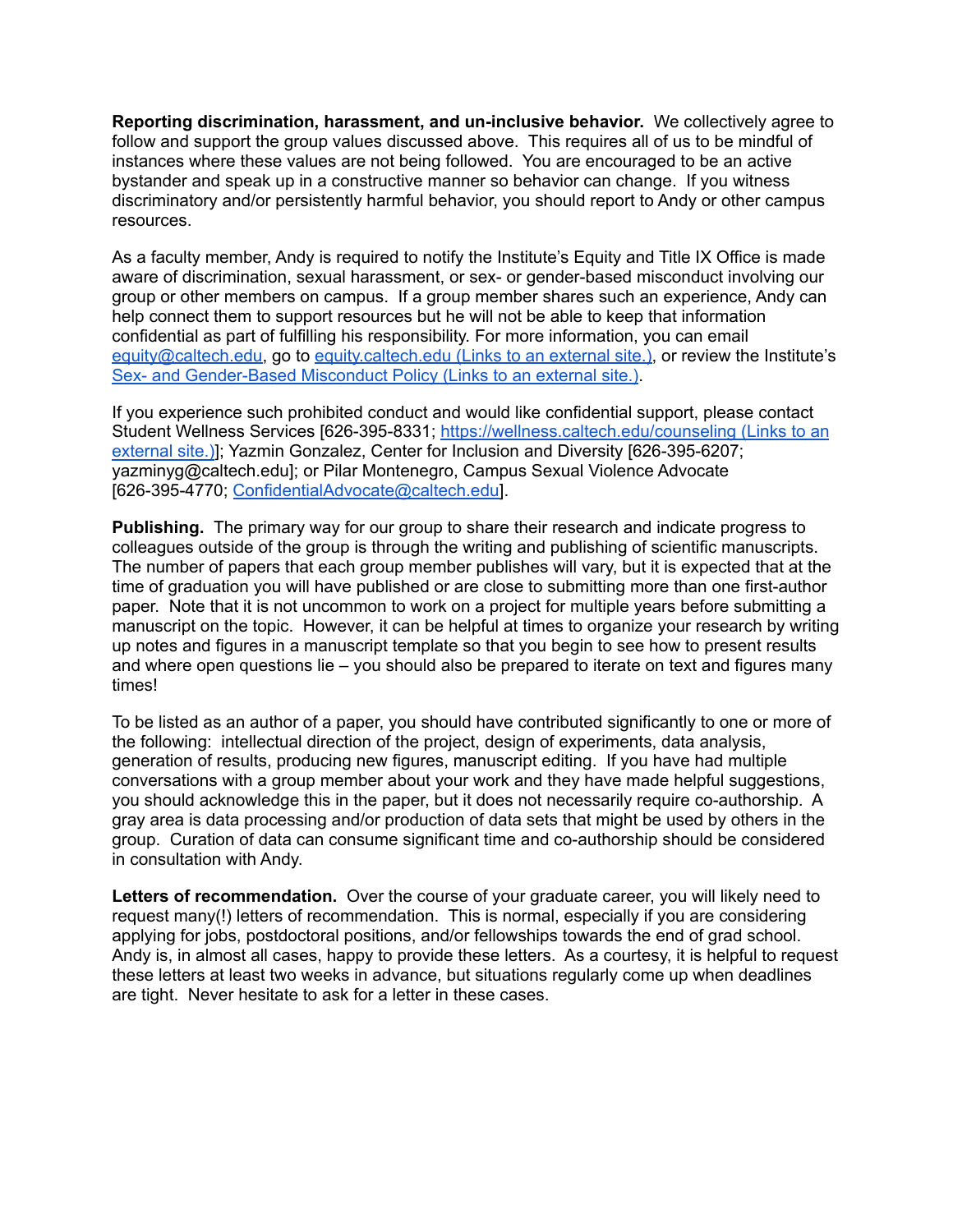### **Work Expectations**

**Working hours.** Becoming a good researcher is hard work! For most group members, you should treat your position as a full-time job with at least a 40-hour work week, averaged over a month or longer. There are circumstances where this may change from week-to-week, e.g. class/project/proposal deadlines. Like most professions, proficiency at research typically reflects the amount of time invested. As mentioned above, improving your research skills requires dedicated periods of focused reading, coding, data analysis, etc. If you are uncertain about whether you are effectively partitioning your time, you should discuss this with Andy.

Productivity drops quickly when individuals are overworked and stressed. Having activities outside of work that allow you to have a break from your research and recharge is key to staying motivated and productive. Individuals are principally responsible for establishing a suitable work-life balance, However, if you have any questions/concerns about the amount of time you are working, Andy is always available to discuss this. Campus resources are also available:

Occupational therapy: <https://wellness.caltech.edu/ot> Counseling (students): <https://wellness.caltech.edu/counseling> Staff and Faculty Consultation Center (staff): <https://sfcc.caltech.edu/>

**Mental health is as important as physical health.** If you require time off for mental health reasons, you should treat this just as you would a physical issue. Please let Andy know that you will be taking some time off. If you feel uncomfortable sharing mental health issues, then you can simply state that you are feeling unwell.

There are no formal expectations or rules for when/how many hours a student/postdic is expected to work each week. Everyone's productivity is optimized with different schedules and therefore there are also no expectations for which specific hours of the day you choose to work. However, being present in the office for at least part of your working week during regular working hours (M-F, 9.00am to 5.00pm) is the most effective way of stimulating informal conversations that are an essential component of fostering a supportive, open and inclusive environment in the group. You need not always be in the office during these times.

Please keep in mind that group members may have different priorities and demands on their time and you should not necessarily model your work habits on others. For example:

• Andy often sends emails on the weekend and outside of typical working hours. There are no expectations that you need to reply during these times.

• Group members may celebrate different holidays and/or may choose to work during institute breaks.

• Group members participating in field work or working remotely may keep different hours.

• Periods of field work, including piloting/deploying/recovering gliders, often requires work commitments outside of regular working hours and on the weekends. This is true for the "on-shore" team members as well as those at sea.

**Group meetings.** (See description above). Every group member is expected to attend group meetings, but occasionally there are conflicts. As a courtesy you should let the presenter and Andy know when you will be unable to attend.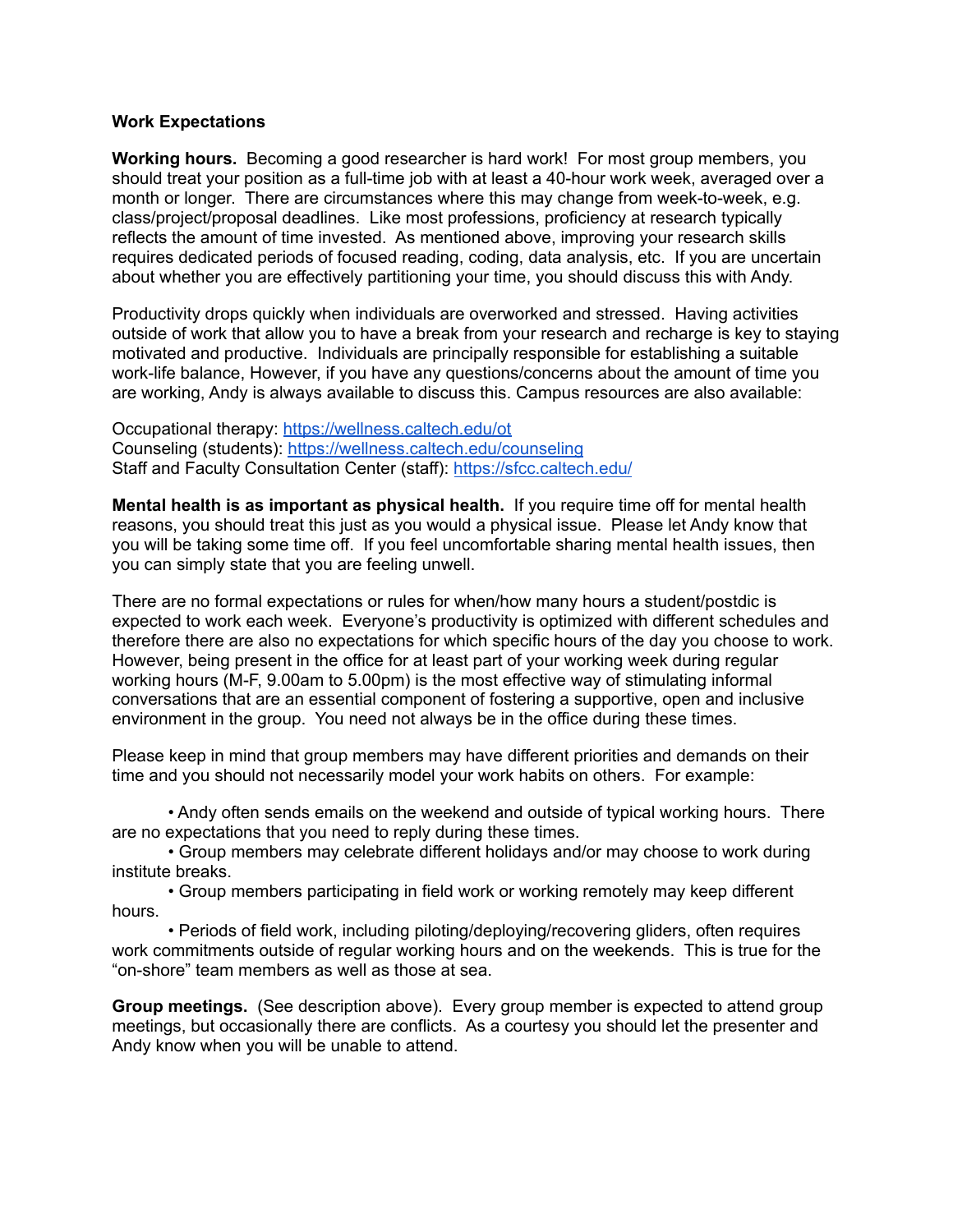**Seminars.** Attending seminars is one of the best ways of learning how (and how not) to give a scientific talk. Even if the topic of the seminar is outside of your research area, there is value in attending and seeing how others approach their science. Graduate students and postdoctoral researchers are expected to attend the weekly ESE seminar (regardless of topic) and other Division seminars if pertinent to your research or simply of interest. Each group member is responsible for following the seminar notices. Seminars of interest include: GPS Division seminar (Mondays 4.00pm), Planetary seminar (Tuesdays 4.00pm), ESE seminar (Wednesdays, 4.00pm), Geoclub (Thursdays, 4.00pm), Seismolab seminar (Fridays, 4.00pm), Fluid seminar (EAS, Tuesdays, 4.00pm).

**Vacation. It is essential that everyone take breaks - this is an important part of maintaining one's health and wellbeing.** Under Caltech policy, all employees are guaranteed two weeks of paid holiday leave in addition to Institute holidays (the Institute holidays are listed here). However, in our group this is a **minimum amount of vacation time.** If you feel that you need additional time off during the year, please take that time. If you are planning to take time off, please let Andy know ahead of time, and as a courtesy, please provide suitable notice to other group members who may be impacted by your absence (e.g. project collaborators, undergraduate/graduate students that you are mentoring, etc.). You should contact Andy if you are interested in working remotely. While the group is generally accommodating for short periods of remote work, and special circumstances where more extended periods are necessary, there are also benefits in being present for group meetings, seminars, visits from colleagues, etc.

**Personal Emergencies.** If you need time off for a personal emergency (i.e. family emergency, mental health emergency, physical health emergency), please contact Andy. There is no need to explain the situation in detail or share any personal information you do not wish to share simply let him know that you have an emergency, and let him know once the emergency has passed.